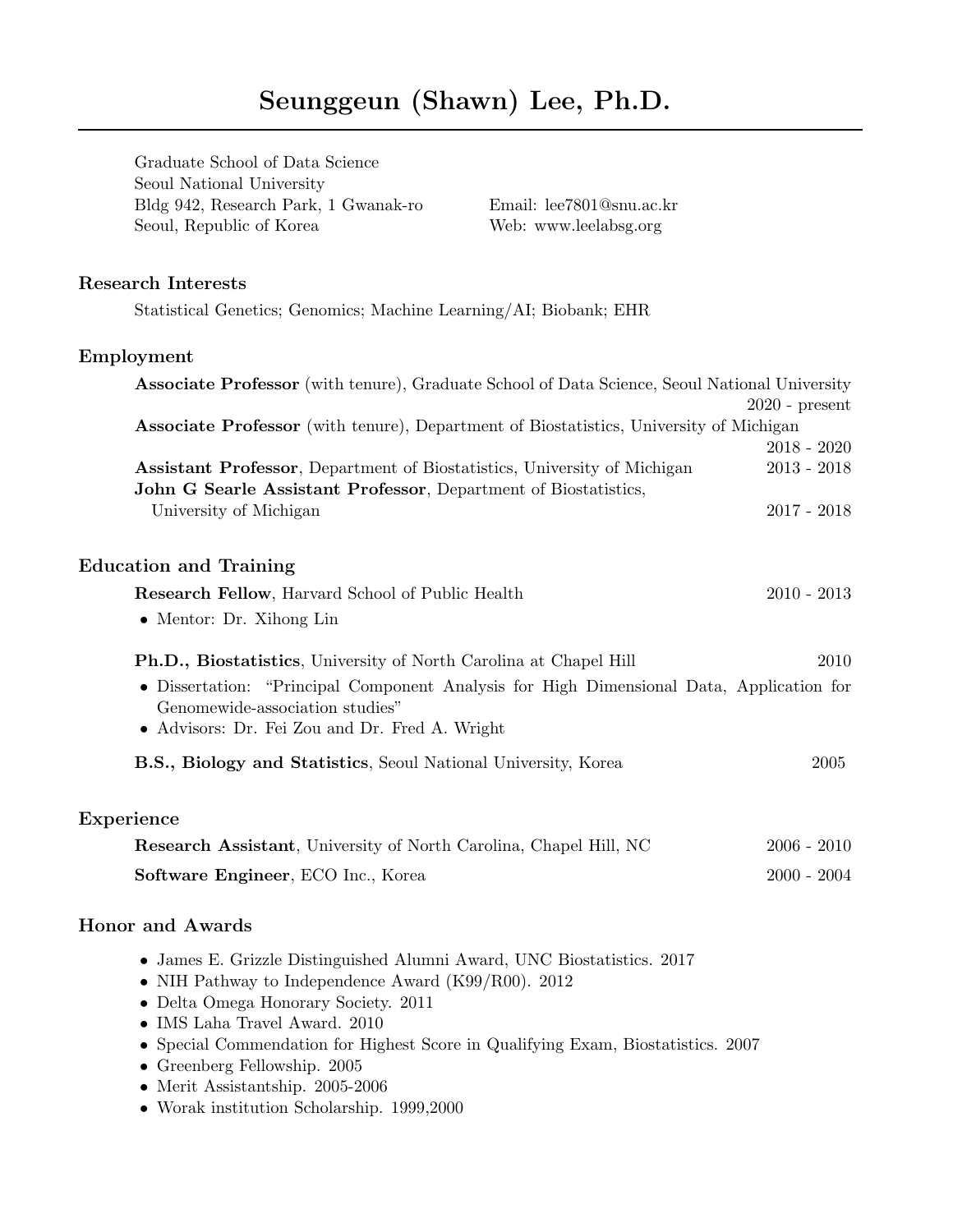• Merit based Tuition Scholarship. 1996,1997

### Publications

#### Peer reviewed journal publications

- 1. Zhou, W.\*#, Zhao, Z.\*#, Nielsen, J.B, Fritsche, L.G., LeFaive, J., Gagliano Taliun, S.A., Bi, W., Gabrielsen, M.E., Daly, M.J., Neale, B.M., Hveem, K., Abecasis, G.R., Willer, C.J., Lee, S. (2020) Scalable generalized linear mixed model for region-based association tests in large biobanks and cohorts, Nature Genetics, In press, (preprint doi: https://doi.org/10.1101/583278)  $#$ Equal contribution
- 2. Zhao, Z.\*, Bi, W.\*, Zhou, W., VandeHaar, P., Fritsche, L.G., Lee, S. (2020) UK-Biobank Whole Exome Sequence Binary Phenome Analysis with Robust Region-based Rare Variant Test, American Journal of Human Genetics, 106, 3-12
- 3. Shi, J.\*, Boehnke, M., Lee, S. (2020) Trans-ethnic meta-analysis of rare variants in sequencing association studies, **Biostatistics**, in press, doi:https://doi.org/10.1093/biostatistics/kxz061
- 4. Zhang, D.\*, Dey, R., Lee, S. (2020), Fast and robust ancestry prediction using principal component analysis, **Bioinformatics**, in press, preprint: https://doi.org/10.1101/713172
- 5. Bi, W.\*, Zhao, Z.\*, Dey, R., Fritsche, L.G., Mukherjee, B., Lee, S. (2019) A Novel Method for Genome-Wide Scale Phenome-Wide GE Analysis and its Application to UK Biobank, American Journal of Human Genetics, 105, 1182-1192
- 6. Dutta, D.\*, Gagliano Taliun, S.A., Weinstock, J.S., Zawistowski, M., Sidore, C. , Fritsche, L.G., Cucca, F., Schlessinger, D., Abecasis, G.R., Brummett, C.M., Lee, S. (2019) Meta-MultiSKAT: Multiple phenotype meta-analysis for region-based association test, **Genetic** Epidemiology, in press
- 7. Dey, R.\*, Nielsen, J.B., Fritsche, L.G., Zhou, W., Zhu, H., Willer, C.J., Lee, S. (2019) Robust meta-analysis of biobank-based genome-wide association studies with unbalanced binary phenotypes, Genetic Epidemiology, doi:https://doi.org/10.1002/gepi.22197
- 8. Dey, R.\*, and Lee, S. (2019) Asymptotic properties of principal component analysis and shrinkage-bias adjustment under the generalized spiked population model, **Journal of Multivariate Analysis,** doi:https://doi.org/10.1016/j.jmva.2019.02.007
- 9. Chen, H, Huffman, J.E., [... including Lee, S. , ...], Lin, X (2019) Efficient variant set mixed model association tests for continuous and binary traits in large-scale whole-genome sequencing studies, American Journal of Human Genetics, 104, 260-274
- 10. Graham, S.E., Nielsen, J.B., [... including Lee, S. , ...], Willer, C.J. (2019) Sex-specific and pleiotropic effects underlying kidney function identified from GWAS meta-analysis, Nature Communication, in press
- 11. Zhou, W.\*, Nielsen, J.B., Fritsche, L.G., Dey, R., Elvestad, M.B., Wolford, B.N., LeFaive, J., VandeHaar, P., Gagliano, S.A., Gifford, A., Bastarache, L.A., Wei, W-Q, Denny, J.C., Lin, M., Hveem, K., Kang, H.M., Abecasis, G.R., Willer, C.J. $\overset{\#}{\tau}$ , Lee, S. $\overset{\#}{\tau}$  (2018) Efficiently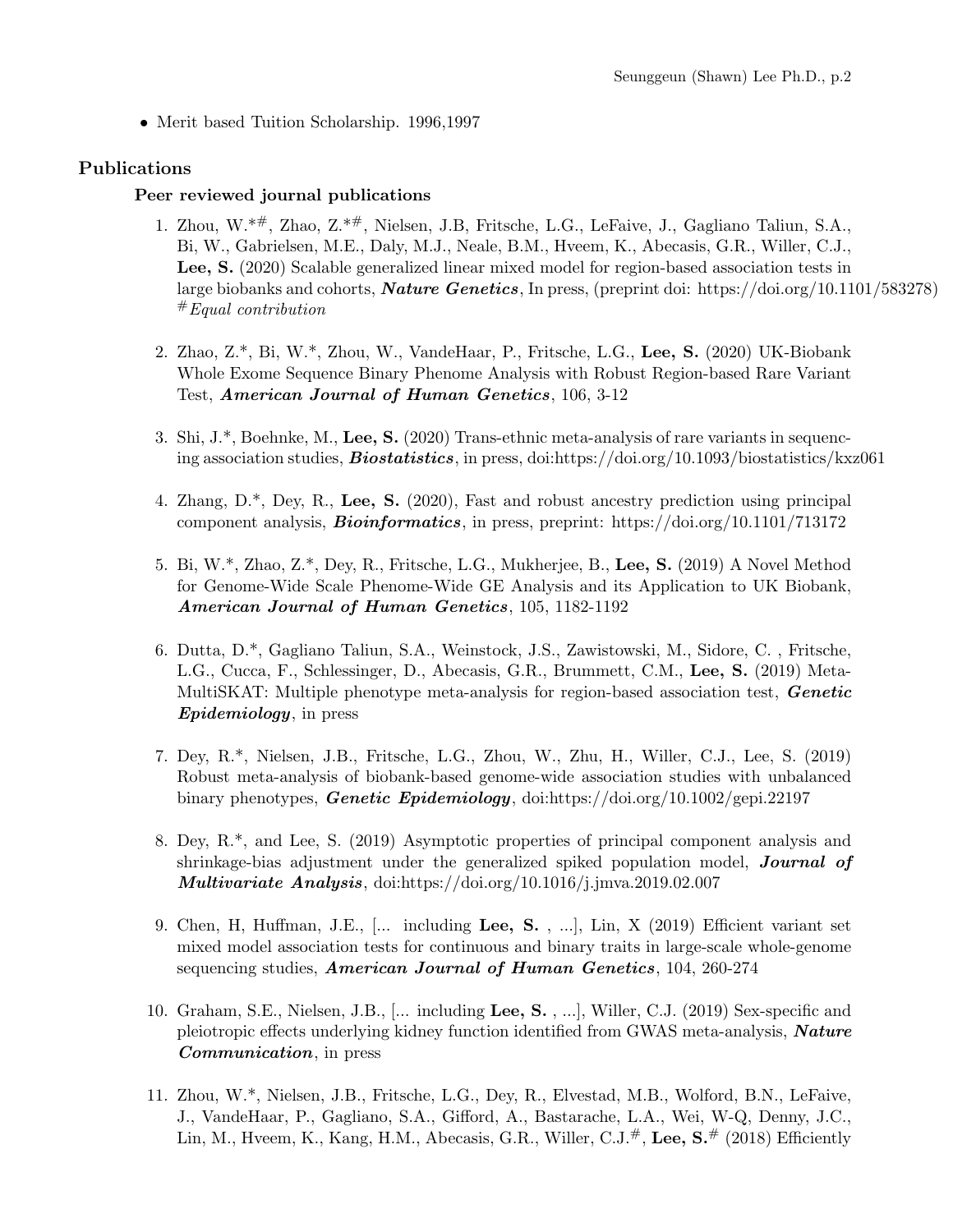controlling for case-control imbalance and sample relatedness in large-scale genetic association studies, Nature Genetics, 50, 1335-1341 #Equal contribution

- 12. Dutta, D.\*, Scott, L., Boehnke, M., Lee, S. (2018) Multi-SKAT: General framework to test multiple phenotype associations of rare variants, **Genetic Epidemiology**,  $43(1)$ ,  $4-23$
- 13. Yu, Y., Xia, Lu, Lee, S., Zhou, X., Stringham, H.M., Boehnke, M., Mukherjee, B. (2018) Subset-Based Analysis using Gene-Environment Interactions for Discovery of Genetic Associations across Multiple Studies or Phenotypes, **Human Heredity**, in press
- 14. Nielsen, J.B., Thorolfsdottir, R.B., [... including Lee, S. , ...], Willer, C.J. (2018) Biobankdriven genomic discovery yields new insight into atrial fibrillation biology, **Nature Genet**ics, 50, 1234-1239
- 15. Dey, R.\*, Schmidt, E.M., Abecasis, G.R., Lee, S. (2017) A fast and accurate algorithm to test for binary phenotypes and its application to PheWAS, **American Journal of Human** Genetics, 101, 37-49
- 16. Lee, S., Sun, W., Wright, F.A., Zou, F. (2017) An improved and explicit surrogate variable analysis procedure by coefficient adjustment, Biometrika, 104, 303-316
- 17. Lee, S., Kim, S., Fuchsberger, C. (2017) Improving power for rare variant tests by integrating external controls, **Genetic Epidemiology**, 41, 610-619
- 18. He, Z.\*, Zhang, M., Lee, S., Smith, J.A., Kardia, S., Diez Roux, A.V., Mukherjee, B. (2017) Set-based tests for gene-environment interaction in longitudinal studies, **Journal of** the American Statistical Association, 101, 340-352
- 19. He, Z.\*, Lee, S., Zhang, M., Smith, J.A., Guo, X., Palmas, W., Kardia, S., Iuliana, I., Mukherjee, B. (2017) Rare-variant association tests in longitudinal studies, with an application to the Multi-Ethnic Study of Atherosclerosis (MESA), *Genetic Epidemiology*, 41, 801-810
- 20. He, Z., Xu, B., Lee, S., Ionita-Laza, I. (2017) Unified sequence-based association tests allowing for multiple functional annotation scores, and applications to meta-analysis of noncoding variation in Metabochip data, **American Journal of Human Genetics**, 101, 340-352
- 21. Schmidt, E.M., Fritsche, L.G., Lee, S., VandeHaar, P., Brummett, C.M., Kheterpal, S., Abecasis, G.R. (2017) The Michigan Genomics Initiative: A Model Framework for Genetic Discovery Using Patient Electronic Health Records, Genetic Epidemiology, 41, 676-677
- 22. Liu, G., Mukherjee, B., Lee, S., Lee, A.W, Wu, A.H., Bandera, E.V., Jensen, A., Rossing, M.A, Moysich, K.B., Chang-Claude, J., Doherty, J., Gentry-Maharaj, A., Kiemeney, L., Modugno, F., Massuger, L., Goode, E.L., Fridley, B., Terry, K.L., Cramer, D.W., Anton-Culver, H., Ziogas, A., Tyrer, J.P., Schildkraut, J.M., Kjaer, S.K., Webb, P.M., Ness, R.B., Pike, M.C., Menon, U., Berchuck, A., Pharoah, P.D., Risch, H., Pearce, C.L, the Ovarian Cancer Association Consortium (2017) Robust Tests for Additive Gene-Environment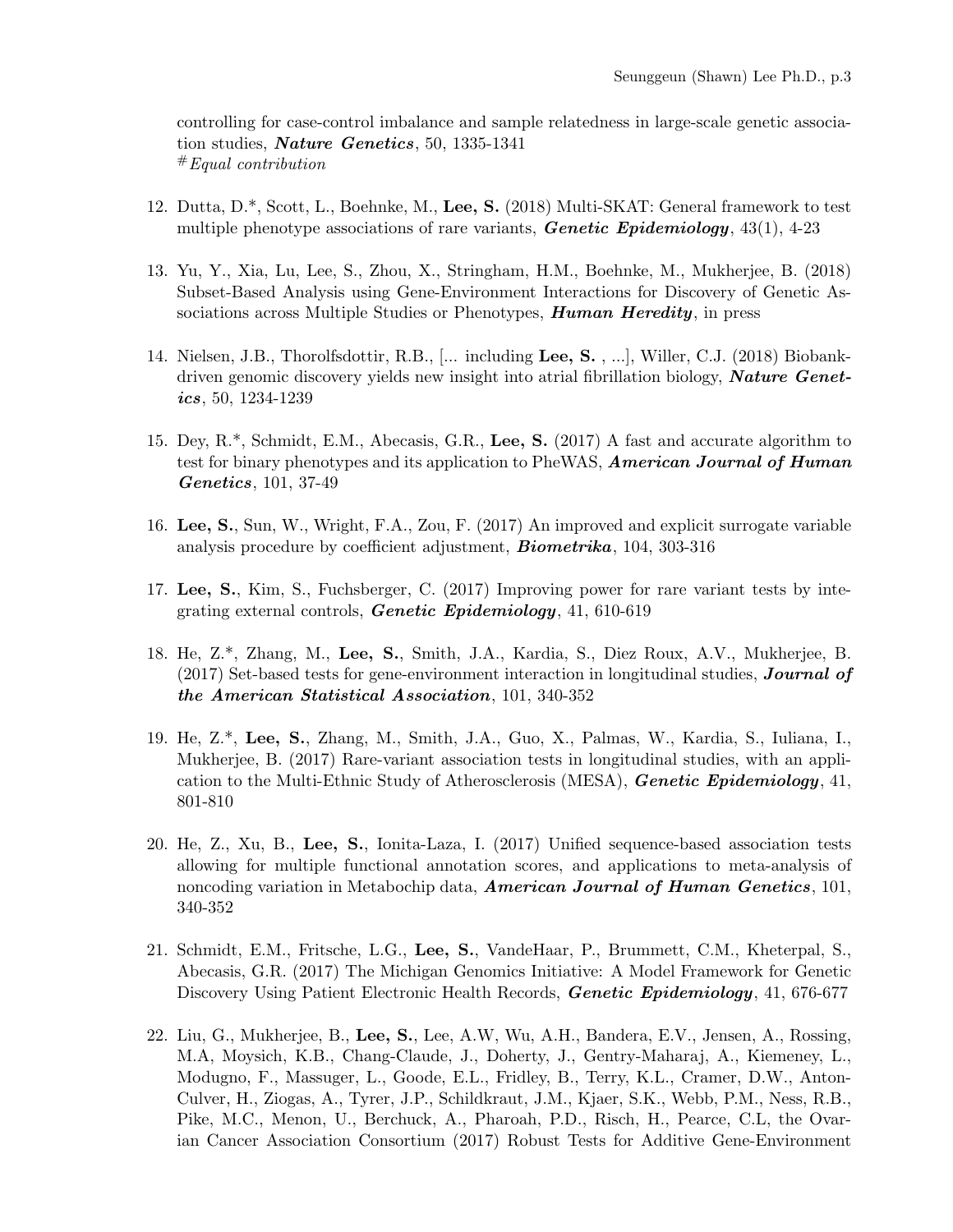Interaction in Case-Control Studies Using Gene-Environment Independence, American Journal of Epidemiology, 187, 366-377

- 23. Gauderman, W.Z., Mukherjee, B., Aschard, H., Hsu, L., Lewinger, J.P., Patel, C.J., Witte, J.S., Amos, C., Tai, C., Conti, D., Torgerson, D.G., Lee, S., Chatterjee, N. (2017) Update on the State of the Science for Analytical Methods for Gene-Environment Interactions (GxE), American Journal of Epidemiology, 186, 762-770
- 24. Kim, D., Basile, A., Bang, L., Lee, S., Ritchie, M., Saykin, A., Nho, K. (2017) Knowledgedriven binning approach for rare variant association analysis: Application to neuroimaging biomarkers in Alzheimer's disease, **BMC Medical Informatics and Decision Making**, DOI:10.1186/s12911-017-0454-0
- 25. X Wang, Z Zhang, N Morris, T Cai, S Lee, C Wang, TW Yu, CA Walsh, X Lin. (2016) Rare variant association test in family based sequencing studies, **Briefings in Bioinformatics**, bbw083.
- 26. Shi, J.\* and Lee, S. (2016) A novel random effect model for GWAS meta-analysis and its application to trans-ethnic meta-analysis, Biometrics, 72(3):945-54
- 27. Lee, S., Fuchsberger, C., Kim, S., Scott, L. (2016) An efficient resampling method for calibrating single and gene-based rare variant association analysis in case-control studies, Biostatistics, 17, 1-15.
- 28. Lin, X, Lee, S., Wu, M.C., Wang, C., Chen, H., Li, Z., Lin, X. (2016) Test for rare variants by environment interactions in sequencing association studies,  $Biometrics$ ,  $72(1):156-64$ .
- 29. Mensah-Ablorh, A., Lindstrom, S., Haiman, C.A., Henderson, B.E., Marchand, L.L, Lee, S., Stram, D.O., Eliassen, H., Price, A., Kraft, P. (2016) Meta-analysis of rare variant association tests in multi-ethnic populations, **Genetic Epidemiology**,  $40, 57-65$ .
- 30. Ware, E.B., Smith, J.A., Mukherjee, B., Lee, S., Kardia, S., Diez Roux, A.V. (2016) Applying novel methods for assessing individual- and neighborhood-level social and psychosocial environment interactions with genetic factors in the prediction of depressive symptoms in the Multi-Ethnic Study of Atherosclerosis, Behavior Genetics, 46, 89-99.
- 31. Ma, C.\*, Boehnke, M., Lee, S. and the GoT2D investigators (2015) Evaluating the calibration and power of three gene-based association tests for the X chromosome, Genetic Epidemiology, 39, 499-508.
- 32. Urrutia, E., Lee, S., Maity, A., Zhao, N., Shen, J., Li, Y., Wu, M.C. (2015) Rare variant testing across methods and thresholds using the multi-kernel sequence kernel association test (MK-SKAT), *Statistics and Its Interfaces*, 8, 495-505.
- 33. He, Z.\*, Zhang, M., Lee, S., Smith, JA, Guo, X., Palmas, W., Kardia, S., Rouz, A, Mukherjee, B. (2015) Set-based tests for genetic association in longitudinal studies, Biometrics, 71, 606-15
- 34. He, Z.\*, Payne, EK, Mukherjee, B., Lee, S., Smith, JA, Ware, EB, Sanchez, BN, Seeman,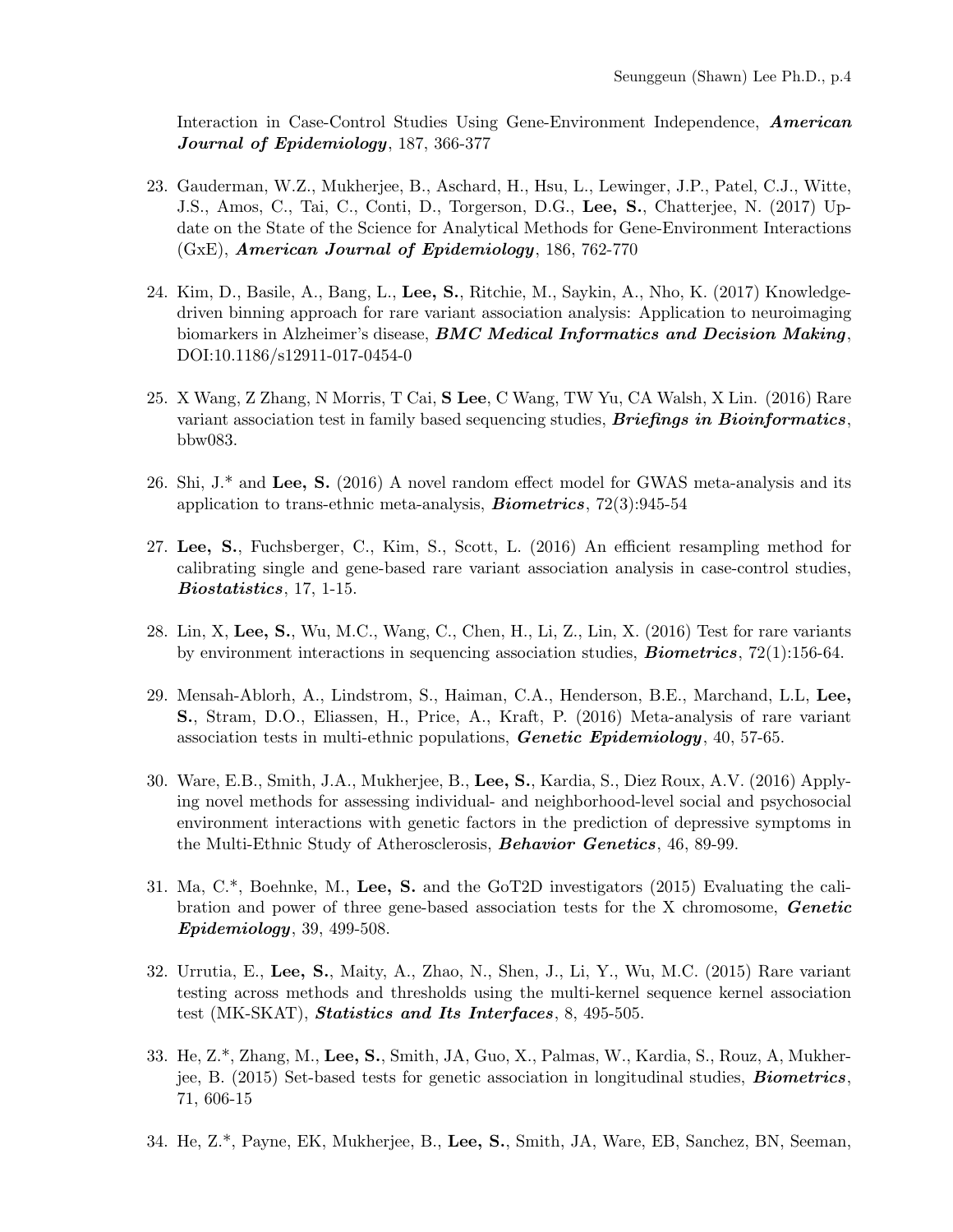TE, Kardia, S, Roux, A. (2015) Association between stress response genes and features of diurnal cortisol curves in the Multi-Ethnic Study of Atherosclerosis: a new multi-phenotype approach for gene-based association tests, **Plos One**,  $10(5):e0126637$ 

- 35. Lee, S. Abecasis, G., Boehnke, M., Lin, X. (2014) Rare-Variant Association Analysis: Study Designs and Statistical Tests, American Journal of Human Genetics, 95, 5-23.  $[cite > 200]$
- 36. Lee, S., Zou, F. and Wright, F.A. (2014).Convergence of sample eigenvalues, eigenvectors and PC scores for ultra-high dimensional data, **Biometrika**, 101, 484-490.
- 37. Mukherjee, B., Chen, Y-H, Ko, Y-A, He, Z., Lee, S., Zhang, M., Park, SK. (2014) Statistical strategies for modeling gene-environment interactions in longitudinal cohort studies, Statistical Approaches to Gene-Environment Interactions for Complex Phenotypes, Cambridge, MA: MIT Press, in press
- 38. Wang, X., Lee, S., Zhu, X., Redline, S., Lin, X. (2013). GEE-based SNP Set Association Test for Continuous and Discrete Traits in Family Based Association Studies, Genetic Epidemiology, 37:778-786.
- 39. Lee, S., Teslovich, T., Boehnke, M., Lin, X. (2013). General framework for meta-analysis of rare variants in sequencing association studies, **American Journal of Human Genetics**, 93, 42-53.  $[\text{cite} > 50]$
- 40. Ionita-Laza, I.<sup>#</sup>, Lee, S.<sup>#</sup>, Makarov, V., Buxbaum, J. Lin, X. (2013). Sequence kernel association tests for the combined effect of rare and common variants, **American Journal** of Human Genetics, 92, 841-853.  $[\text{cite} > 100]$ # Joint first author
- 41. Lin, X., Lee, S., Christiani, D. and Lin, X. (2013). Test for interactions between a Gene/SNP-set and Environment/Treatment in generalized linear models, **Biostatistics**, doi: 10.1093/biostatistics/kxt006.
- 42. Wu, M.C., Maity, A., Lee, S., Simmons, E.M., Molldrem, J.J. and Armistead, P.M. (2013) Kernel machine SNP-set testing under multiple candidate kernels. **Genetic Epidemiology**, 37, 267-275.
- 43. Lee, S., Emond, M.J., Bamshad, M.J., Barnes, K.C., Rieder, M.J. Nickerson, D.A., NHLBI GO Exome Sequencing ProjectESP Lung Project Team, Christiani, D.C., Wurfel, M.M. and Lin, X. (2012). Optimal unified approach for rare variant association testing with application to small sample case-control whole-exome sequencing studies. American Journal of **Human Genetics**, 91, 224-237. [cite > 200]
- 44. Lee, S., Wu, M. and Lin, X. (2012). Optimal tests for rare variant effects in sequencing association studies. **Biostatistics**, 13, 762-775.  $\left[cite > 200\right]$
- 45. Ionita-Laza, I., Lee, S., Makarov, V., Buxbaum, J. Lin, X. (2012). Family-based association tests for sequence data, and comparisons with population-based association tests. European Journal of Human Genetics, doi:  $10.1038/e$ ihg.2012.308.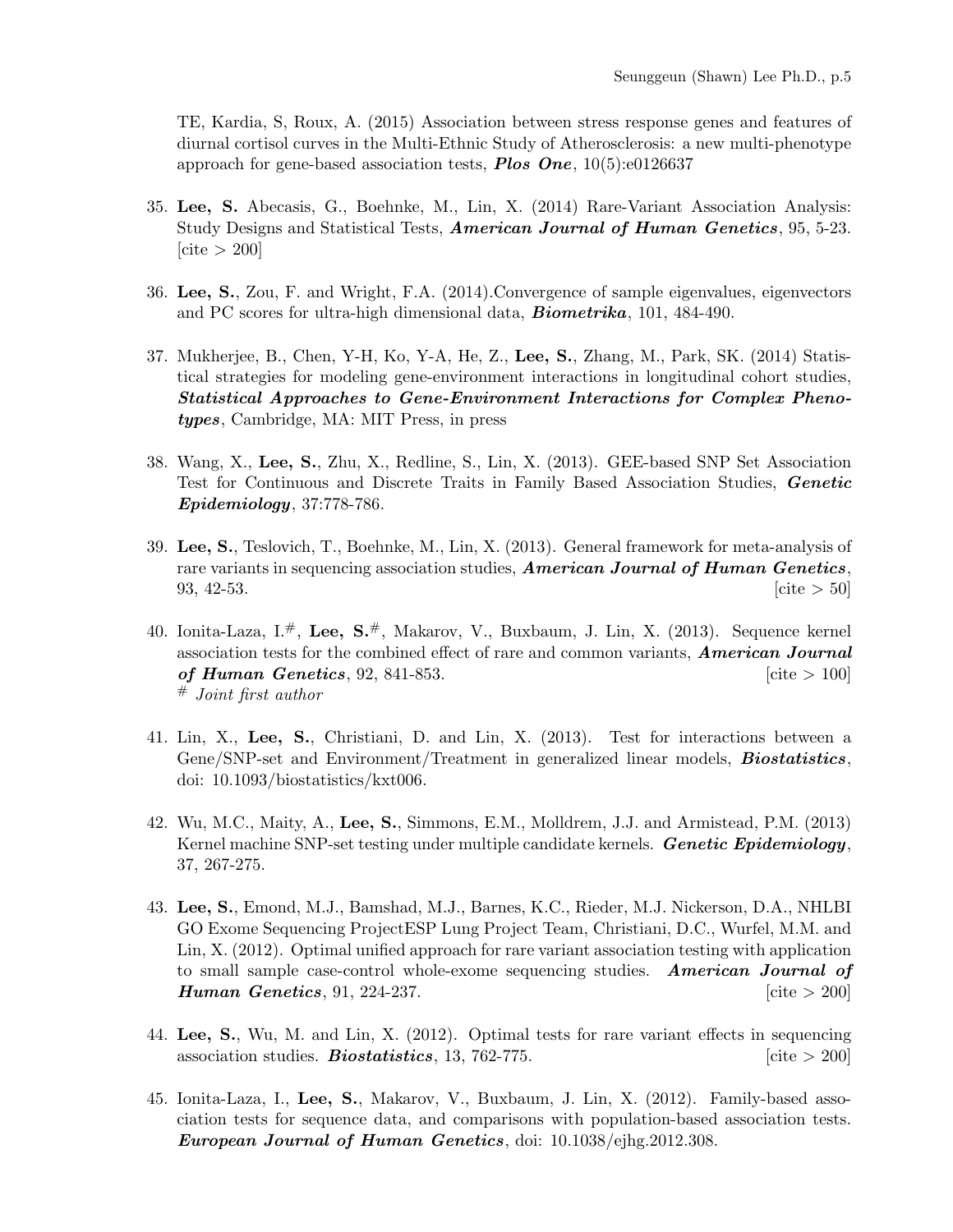- 46. Barnett, I., Lee, S. and Lin, X. (2012). Detecting Rare Variant Effects Using Extreme Phenotype Sampling in Sequencing Association Studies. **Genetic Epidemiology**, 37, 142-151.
- 47. Wu, M.<sup>#</sup>, Lee, S.<sup>#</sup>, Cai, T., Li, Y., Boehnke, M., Lin, X. (2011). Rare Variant Association Testing for Sequencing Data Using the Sequence Kernel Association Test (SKAT). **Amer**ican Journal of Human Genetics,  $89, 82-93.$  [cite  $> 1000$ ] # Joint first author
- 48. Lee, S., Wright, F.A. and Zou, F. (2011). Control of population stratification by correlationselected principal components. **Biometrics**, 67, 967-974.
- 49. Collaborative Cross Consortium (2011). The Genome Architecture of the Collaborative Cross Mouse Genetic Reference Population, Genetics, 190, 389-401.
- 50. Sun, W., Lee, S., Zhabotynsky, V., Zou, F., Wright, F.A., Crowley, J.J., Yun, Z. , Buus, R., Miller, D., Wang, J., McMillan, L., de Villena, F. and Sullivan, P.F. (2011). Transcriptome atlases of mouse brain reveals differential expression across brain regions and genetic backgrouds. G3: Genes, Genomes, Genetics, 2, 203-211.
- 51. Wright, F.A., Strug, L.J., Doshi, V.K., Commander, C.W., Blackman, S.M., Sun, L., Berthiaume, Y., Cutler, D., Cojocaru, A., Collaco, J.M, Corey, M., Dorfman, R., Goddard, K., Green, D., Kent Jr, J.W., Ethan, Lange, Lee, S., Li, W., Luo, J., Mayhew, G., Naughton, K., Pace, R., Par, P., Rommens, J. Sanfrod, A., Stonebraker, J.R., Sun, W., Taylor, C., Vanscoy, L.L., Zou, F., Blangero, J., Zielenski, J., ONeal, W.K., Drumm, M.L., Durie1, P.R., Knowles, M.R., Cutting, G.R. (2011). Genome-wide association and linkage identify modifier loci of lung disease severity in cystic fibrosis at 11p13 and 20q13.2. Nature Genetics, 43, 539-546.
- 52. Li, W., Sun, L., Corey, M., Zou, F., Lee, S., Cojocaru, A.L., Taylor, C., Blackman, S.M., Stephenson, A., Sandford, A.J., Dorfman, R., Drumm, M.L., Cutting, G.R., Knowles, M.R., Durie, P., Wright F.A., and Strug L.J. (2011). Understanding the population structure of North American patients with cystic fibrosis. *Clinical Genetics*, 79, 136-46.
- 53. Lee, S., Zou, F. and Wright, F.A. (2010). Convergence and prediction of principal component scores in high dimensional settings. **Annals of Statistics**, 38, 3605-3629. [cite > 50]
- 54. Zou, F., Lee, S. and Wright, F.A. (2010). Control of population stratification using correlated SNPs by shrinkage principal components. **Human Heredity**, 70, 9-22.
- 55. Zou, F., Huang, H., Lee, S., and Hoeschele, I. (2010). Nonparametric bayesian variable selection with applications to multiple quantitative trait loci mapping with epistasis and gene-environment interaction, Genetics, 186, 385-394.
- 56. Lee, S., Sullivan, P.F., Zou, F. and Wright, F.A. (2008). Comment on a simple and improved correction for population stratification. American Journal of Human Genetics, 82, 524-526.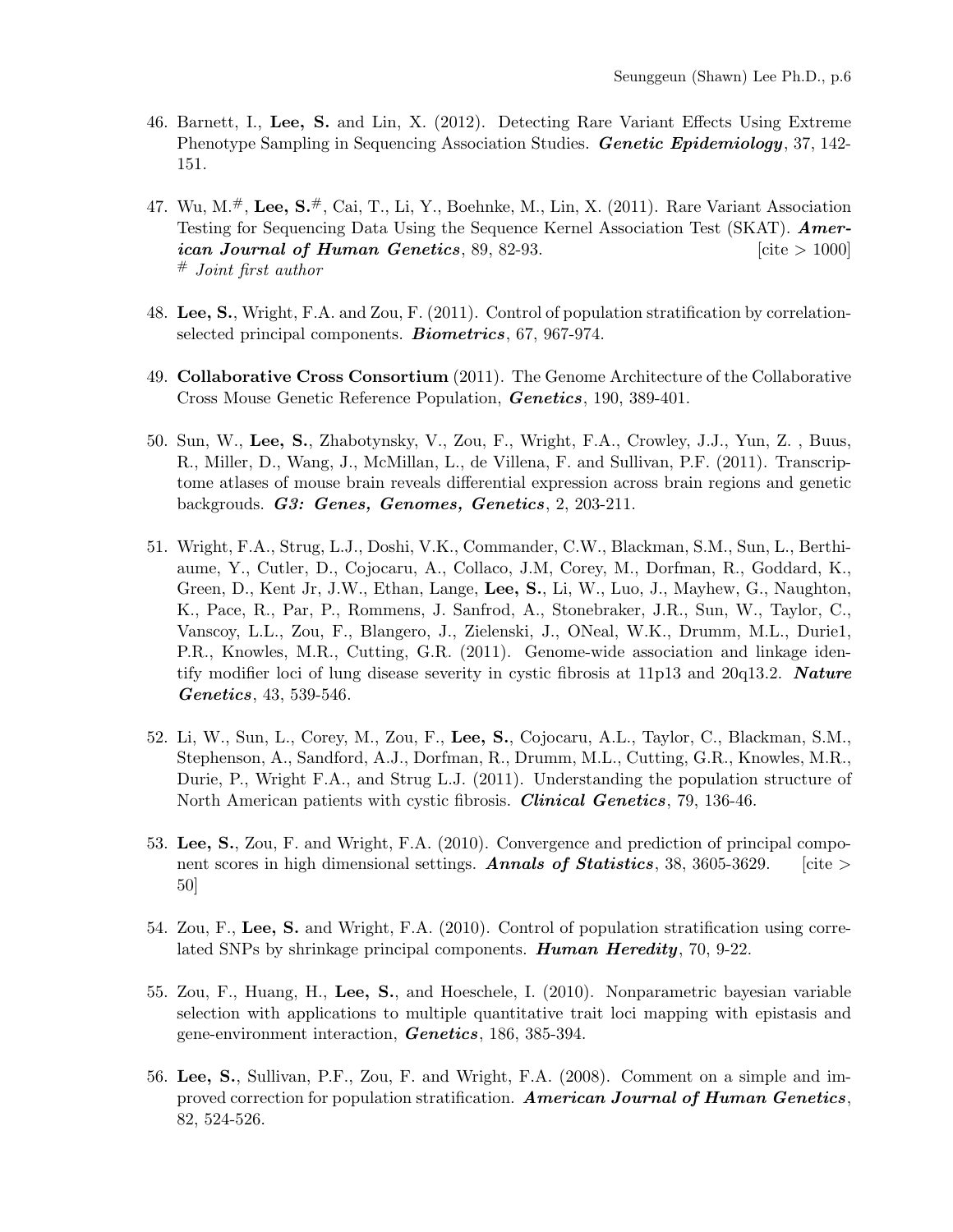- 57. Sullivan, P.F., Lin, D., Tzeng, J-Y, E van den Oord, Perkins, D., Stroup, T.S., Wagner, M., Lee, S., Wright, F.A., Zou, F., Liu, W., Downing, A.M., Lieberman, J. and Close S.L. (2008). Genomewide association for schizophrenia in the CATIE study: results of stage 1. Molecular Psychiatry, 13, 570-84.
- 58. Jeong, J., Choi, M. , Cho, Y., Lee, S., Oh, J., Park, J., Cho, Y., Lee, I., Kim, S., Han, S., Choi, K. and Chung, I. (2008). Chronic gastrointestinal symptoms and quality of life in the Korean population. World Journal of Gastroenterology, 14, 6388-6394.

#### Submitted and Under Revision

- 1. Bi, W.\*, Zhao, Z.\*, Dey, R., Fritsche, L., Mukherjee, B., Lee S. (2019) A Fast and Accurate Method for Genome-Wide Scale Phenome-Wide GE Analysis and its Application to UK Biobank, American Journal of Human Genetics, Minor revision
- 2. Zhou, W.\*, Nielsen, J.B, Fritsche, L.G., LeFaive, J., Gagliano Taliun, S.A., Bi, W., Gabrielsen, M.E., Daly, M.J., Neale, B.M., Hveem, K., Abecasis, G.R., Willer, C.J., Lee S. (2019) Scalable generalized linear mixed model for region-based association tests in large biobanks and cohorts, bioRxiv 583278; doi: https://doi.org/10.1101/583278
- 3. Shi, J.\*, Kim, S, Schmidt, E.M, Abecasis, G.R., Lee, S. (2018) A Score Test for Jointly Testing the Fixed and Random Effects in Generalized Linear Mixed Models, submitted
- 4. Shi, J.\*, Boehnke, M., Lee, S. (2018) A Score Test for Jointly Testing the Fixed and Random Effects in Generalized Linear Mixed Models, submitted

\* doctoral student/research assistant under my supervision

#### Grants

#### Current

1-R01-HG-008773-01, "Statistical and computational methods for rare variant association analysis", (PI: Lee),  $05/17/16-04/30/21$ , \$250, 000, 40% effort Role: Principal Investigator.

1-R01-HL142023-01 "Integrative analysis to uncover biology of blood lipids and coronary heart disease", (PI: Lee, Willer and Zhou),  $05/01/18-04/30/20$ , \$323, 485, 10% effort Role: Principal Investigator (Contact PI)

1-R01-LM-012535-01 "Integrating Neuroimaging, Multi-omics, and Clinical Data in Complex Disease", (Subcontract PI: Lee),  $05/17/16-04/30/21$ , \$65, 860, 10% effort Role: Subcontract Principal Investigator.

1-U01 HL137182-01, "Scalable and Translational Analysis Tools on the Cloud for Deep Integrative Omics Data", (PI: Kang), 04/15/17-03/31/20, \$400, 000, 10% effort Role: Co-investigator

5216271-5500000816/1-U01-DK-105554-01, "Proposal for the AMP T2D-GENES Data Coordination Center and Web Portal", (PI: Boehnke), 05/01/15-05/31/17, \$2, 174, 430, 5% effort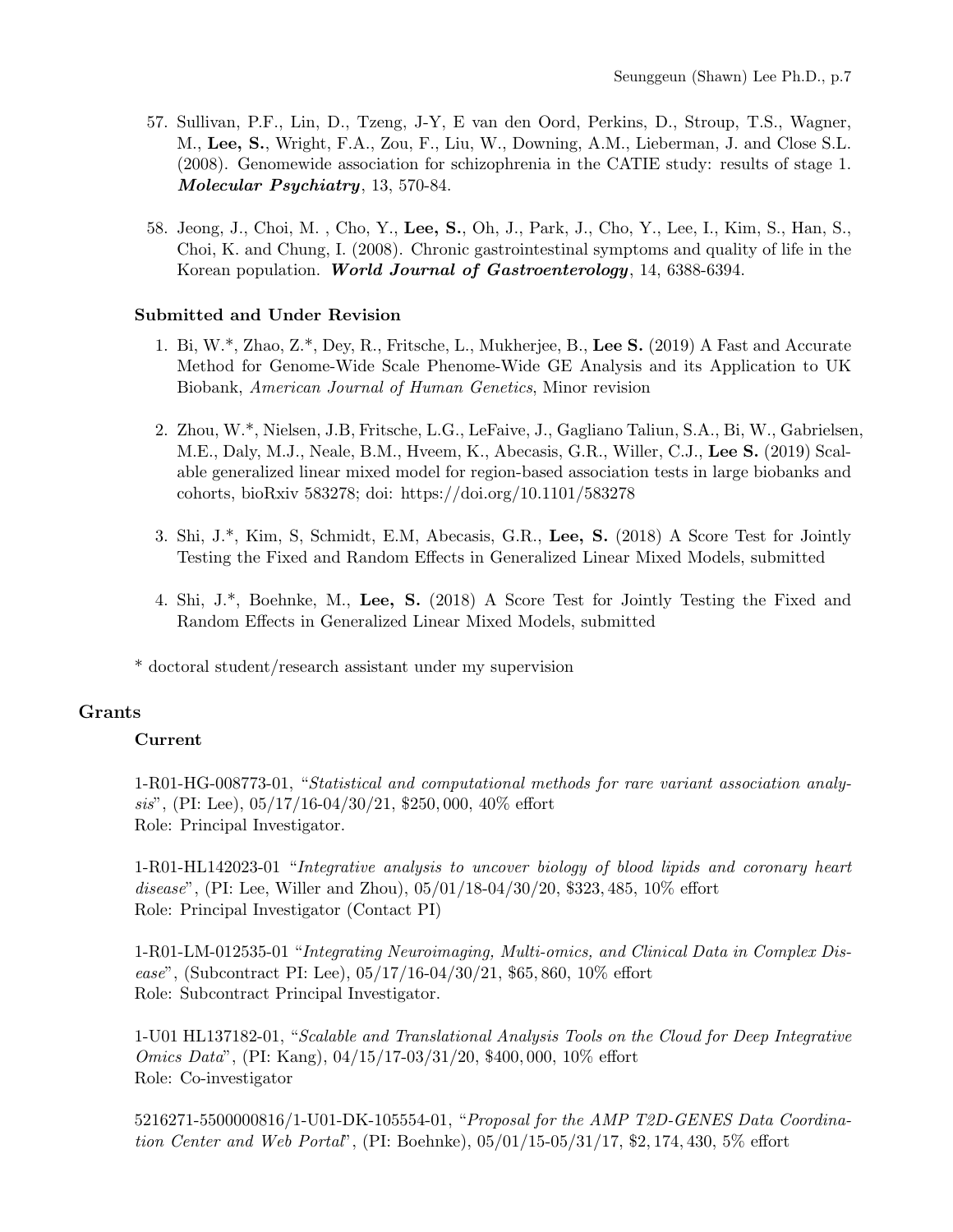#### Role: Co-investigator

1-R01-HL117626-01, "Studies of Rare Genetic Variation in the Isolated Population of Sardinia", (PI: Abecasis), 01/15/13-12/31/17, \$469, 676, 15% effort Role: Co-investigator

### Past

4-R00-HL-113164-03, "Statistical methods for rare variant effects in sequencing association studies", (PI: Lee),  $09/01/13-06/30/17$ , \$156, 615, 5% effort Role: Principal Investigator.

K99-HL113164,"Statistical methods for rare variant effects in sequencing association studies", (PI: Lee), 06/2012 - 08/2013 Role: Principal Investigator.

3U01DK082345-08S1,"University of Michigan MAPP research network discovery site", (PI: Clauw) Role: Co-investigator

### Paper/Poster Presentations

#### Invited Presentations

- 1. "Scalable and accurate association analysis of big biobank data", JSM, July, 2019
- 2. "Integrating external controls to association test', ENAR , Mar, 2019
- 3. "Scalable and accurate analysis of big genetics and biomedical data", Seoul National University, Jan, 2019
- 4. "Scalable and accurate association analysis of Biobank data", PQG Conference, Nov, 2018
- 5. "Statistical methods for Biobank data analysis", JSM, Aug, 2018
- 6. "Statistical methods and tools for analyzing 100,000 samples", ENAR, May, 2018
- 7. "PCA in the high-dimensional genetics data", Department of Biostatistics Seminar, University of North Carolina, April, 2017
- 8. "Improving power for rare variant tests by integrating external controls", ICSA Conference, December, 2016
- 9. "Statistical methods for large scale genetics data analysis", Joint Conference of Korean FDA and Biostatistical society, December, 2016
- 10. "Asymptotic properties of PCA and shrinkage-bias adjustment in high-dimensional data", Department of Statistics Seminar, Michigan State University, September, 2016
- 11. "Improving power for rare variant tests by integrating external controls", IISA Conference,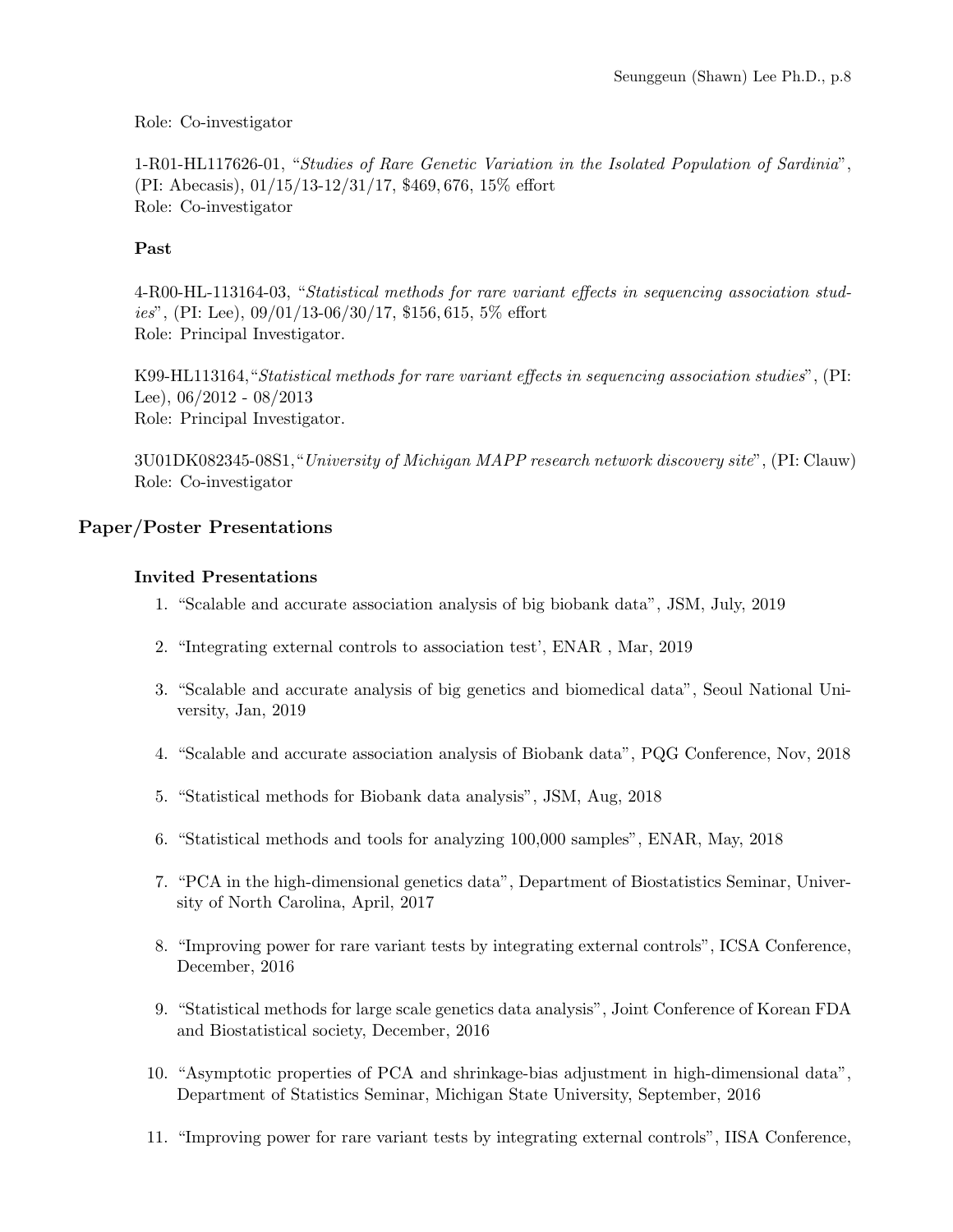August, 2016

- 12. "Improving power for rare variant tests by integrating external controls", JSM, August, 2016
- 13. "Statistical Methods For Rare Variant Association Analysis", Center for Systems Genomics, Penn State University, May, 2015
- 14. "Convergence of principal component scores in high dimensional setting", Department of Statistics Seminar, Younsei University, Korea, July, 2014
- 15. "Rare Variant Analysis in Sequencing-based Association Studies", Department of Biostatistics Seminar, Washington University in St.Louis, December, 2013
- 16. "Rare Variant Analysis in Sequencing-based Association Studies", Department of Biostatistics Seminar, University of Minnesota, October, 2013
- 17. "Rare Variant Analysis in Sequencing-based Association Studies", Department of Biostatistics Seminar, Columbia University, October, 2013
- 18. "Rare Variants Analysis in Sequencing Studies", ICSA, Boston, MA, June 2012.
- 19. "Rare Variant Association Analysis for Sequencing Data with the Kernel Association Tests", Department of Biostatistics Seminar, University of Michigan, March, 2012
- 20. "Statistical methods for high dimensional genomic data", Department of Biostatistics Seminar, University of Pittsburgh, March, 2012
- 21. "Rare Variant Association Analysis for Sequencing Data with the Kernel Association Tests", Department of Biostatistics Seminar, FHCRC, Feburary, 2012
- 22. "Statistical methods for high dimensional genomic data", Department of Biostatistics Seminar, University of Pittsburgh, March, 2012
- 23. "Statistical methods for high dimensional genomic data", Department of Biostatistics Seminar, NCSU, January, 2012
- 24. "Rare Variant Association Testing for Sequencing Data Using the Sequence Kernel Association Test", PQG Short Course, HSPH, Boston, MA, December 2011.
- 25. "Rare Variant Association Testing for Sequencing Data Using the Sequence Kernel Association Test", PMAGE Seminar Series, HSPH, Boston, MA, September 2011.
- 26. "Rare Variant Association Testing for Sequencing Data Using the Sequence Kernel Association Test", New England Statistics Symposium, Storrs, CT, April 2011.
- 27. "Principal Component Analysis in High Dimensional Data: Application to Genome-wide Association Studies", High dimensional data seminar series. HSPH, MA, October 2010.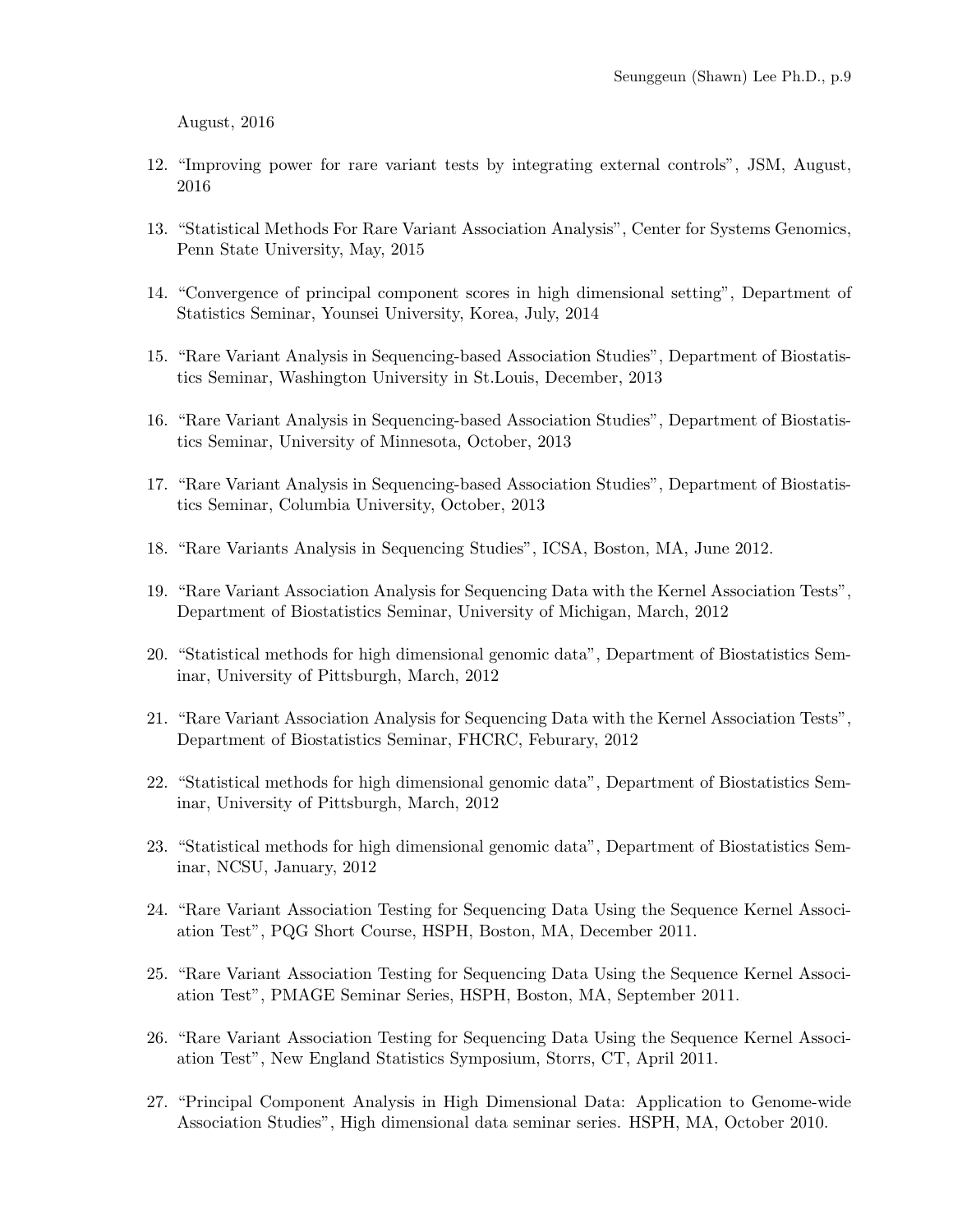#### Other Presentations

- 1. "General framework for meta-analysis of rare variants in sequencing association studies", ENAR, Orlando, FL, March 2013.
- 2. "General framework for meta-analysis of rare variants in sequencing association studies", PQC Conference, Boston, MA, November 2012.
- 3. "General framework for meta-analysis of rare variants in sequencing association studies", ASHG meeting, San Francisco, CA, November 2012.
- 4. "Convergence and prediction of principal component scores in high dimensional and ultra high dimensional settings", JSM, Miami, FL, August 2011.
- 5. "Convergence and prediction of principal component scores in high dimensional settings", ENAR, New Orleans, LA, March 2010.
- 6. "Principal component score prediction for related and unrelated GWA samples", ASHG meeting, Honolulu, HI, October 2009.
- 7. "Control of Population Stratification by Correlation-selected principal components", ASHG meeting, Philadelphia, PA, November 2008.
- 8. "Control of population stratification using correlated SNPs by shrinkage Principal components", Gain Analysis Workshop III, Philadelphia, PA, November 2008.
- 9. "Preliminary result for association study", Carolina Center for Exploratory Genetic Analysis meeting, Chapel Hill, NC, November 2006.

#### Short course

- 1. "Rare variant association analysis", STOM: Genomics workshop, Seoul, Korea, December 2016.
- 2. "Analysis of Genetic Association Studies Using Sequencing Data and Related Topics", STOM: Genomics workshop, Seoul, Korea, July 2014.
- 3. "Analysis of Genetic Association Studies Using Sequencing Data and Related Topics", ICSA-KISS meeting , Portland, OR, June 2014.

## Software Developed

#### SKAT

- − R-package for SNP-set (Sequence) Kernel Association Test (SKAT)
- − Downloaded > 30000

#### MetaSKAT

- − R-package for meta-analysis burden test, SKAT and SKAT-O
- − Downloaded > 10000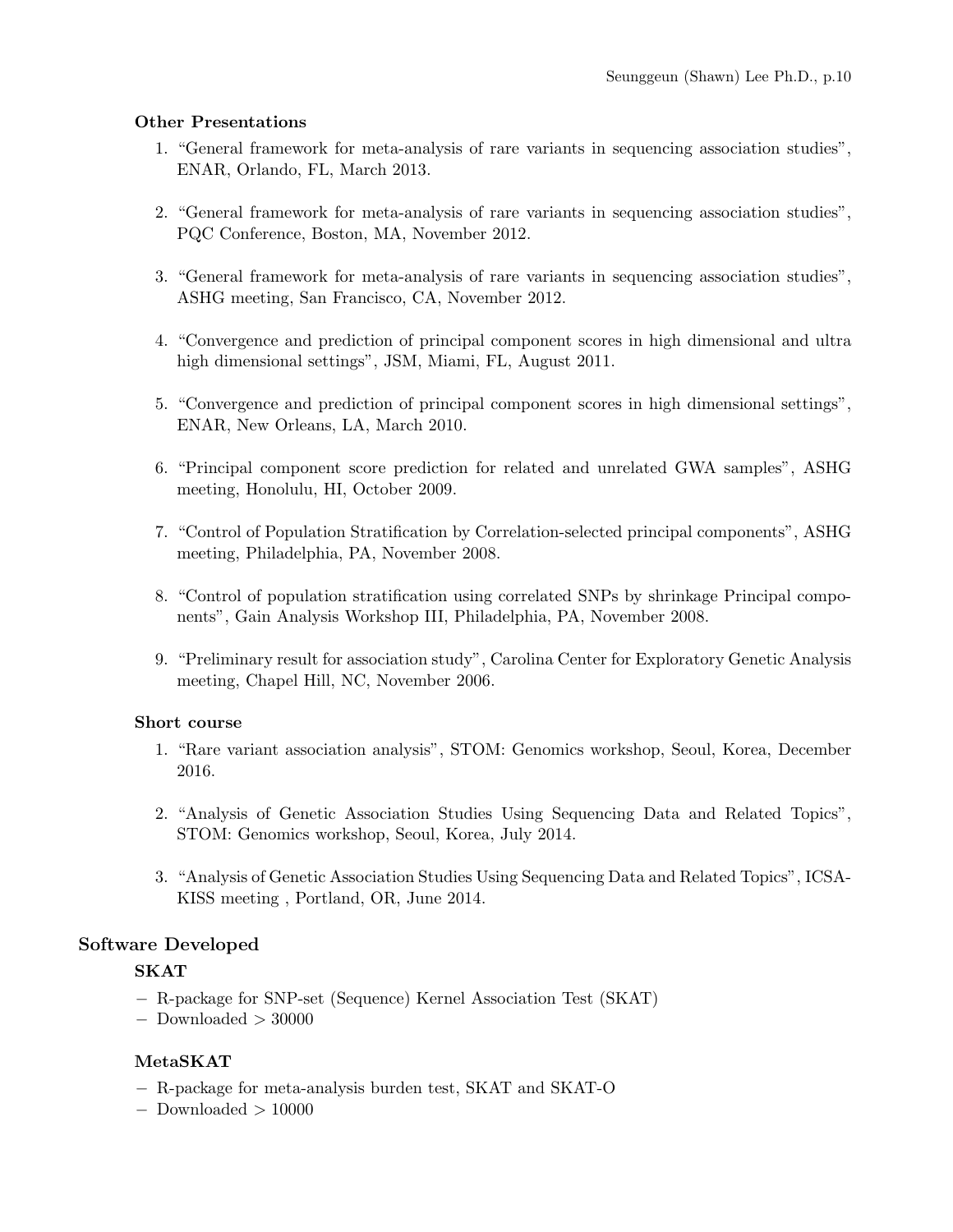### SAIGE

− R-package for logistic mixed effect model with large sample sizes

### iECAT

− R-package for integrating external controls to association tests

### SPAtest

− R-package for fast saddle point approximation based score test

### dSVA

− R-package for fast saddle point approximation based score test

### TransMeta

− R-package for trans-ethnic meta-analysis

### EigenCorr

− R-package for selecting principal components for adjusting population stratification.

## Academic Service

- Peer Review: American Journal of Human Genetics, JASA, Biometrics, Biostatistics, Genetics, PLOS Genetics, PLOS One, Genetic Epidemiology, BMC bioinformatics, European Journal of Human Genetics, Nature Communication, Heredity and Statistics in Medicine
- Member, Program Committee, 2016 ENAR Spring Meetings
- Organizer, JSM 2016 Invited Session
- Organizer, *ICSA* 2012 Invited Session
- Co-organizer, HSPH PQG short courses and tutorials, 2011-2012

## Teaching Experience

- BIOSTAT 830: Special topic course, Genetic Associations and Interactions 2014 − This is a special topic course on genetic associations and interactions
- BIOSTAT 651: Applied Statistics II: Extensions for Linear Regression 2015-2017 − This is a required course for the first year BIOSTAT students.
- BIOSTAT 666: Statistical Models and Numerical Methods in Human Genetics 2018-2019 − This course covers statistical methods for human genetics data analysis.

## Postdoctroal Researcher

• Wenjian Bi, Department of Biostatistics, University of Michigan. − Wenjian is working on methods for GxE and survival analysis for Biobank.

# PhD Students, Dissertation Committee Chair